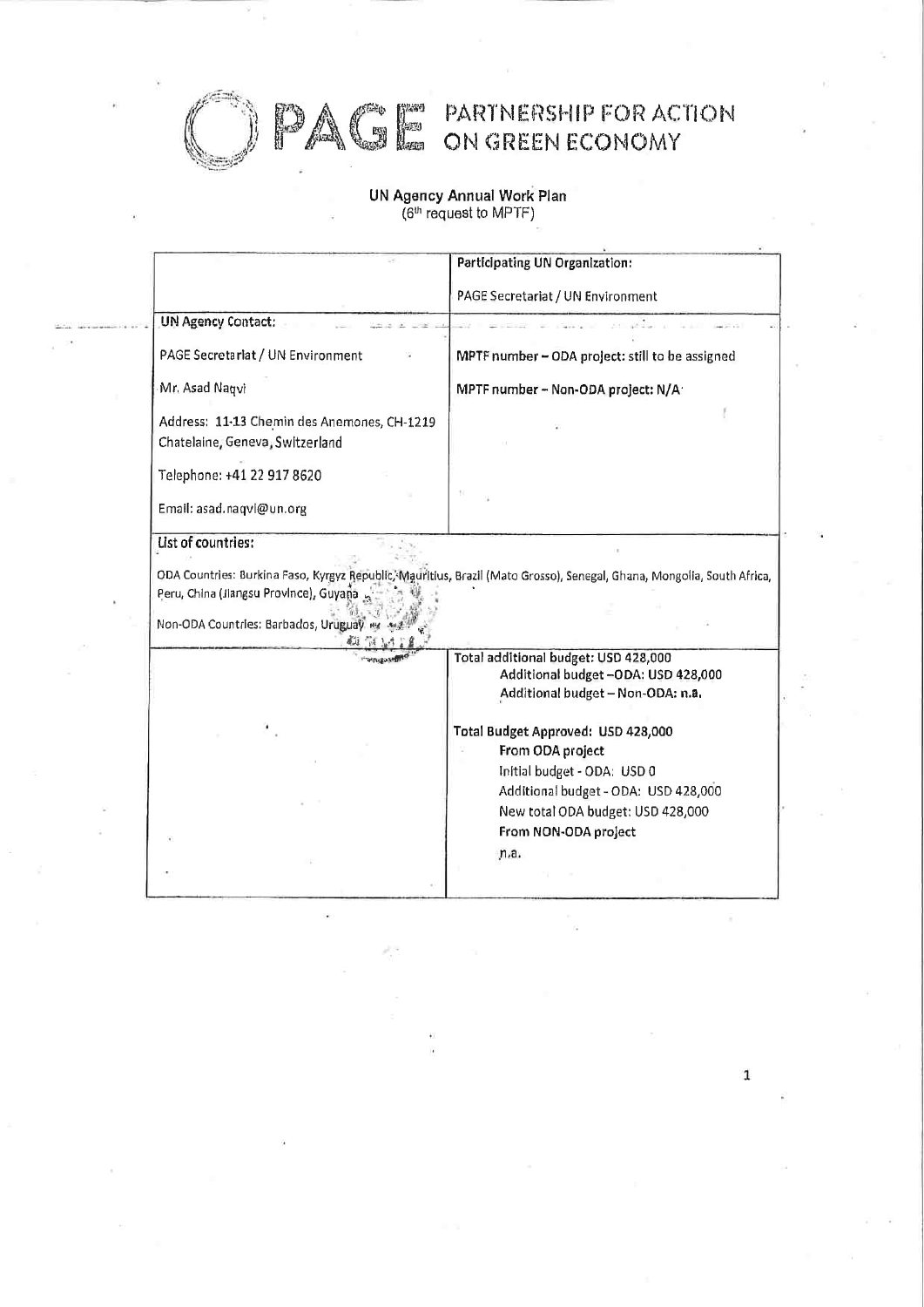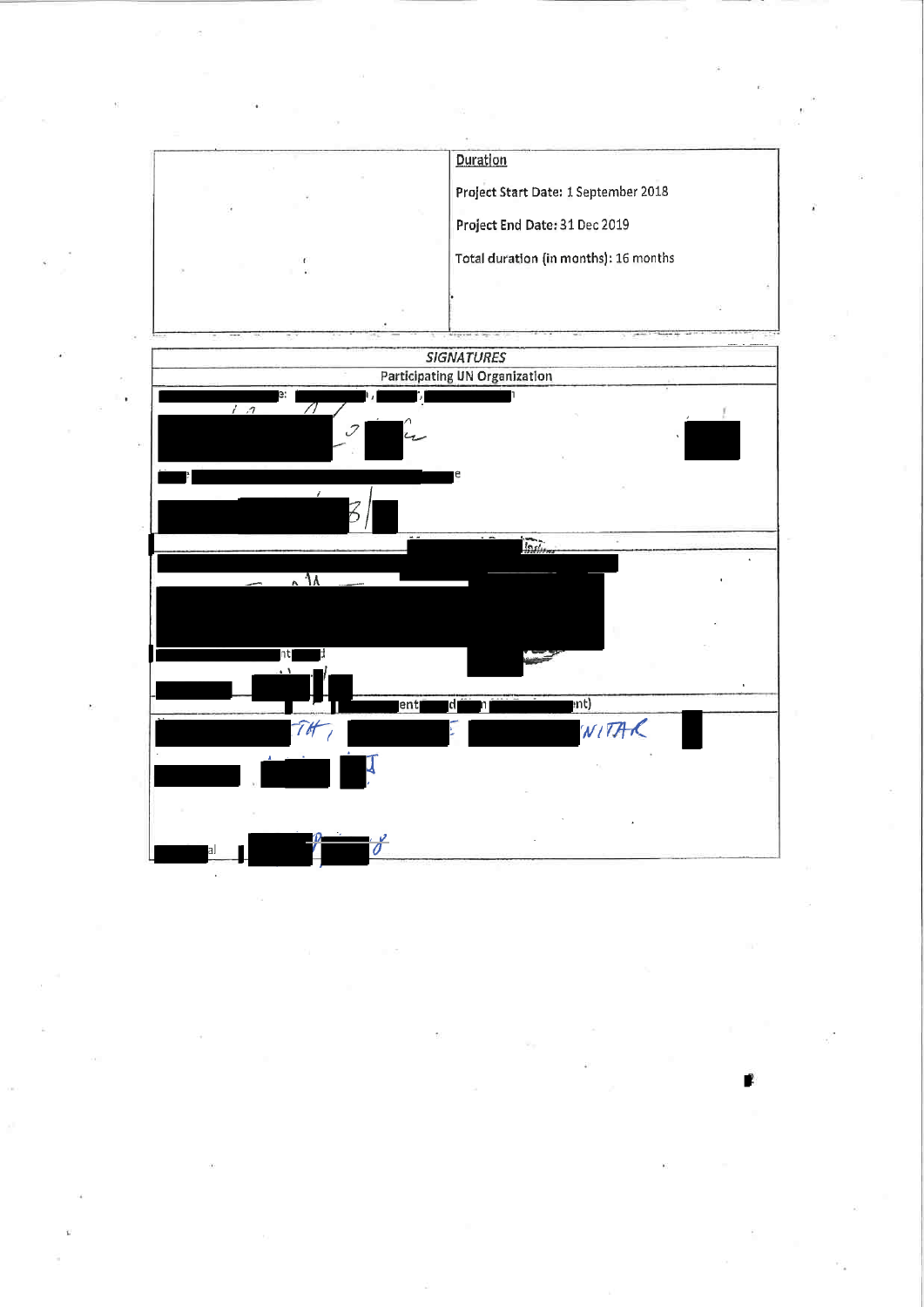# UN Agency Work Plan - PAGE Secretariat - United Nations Environment

## PART 1: UN Agency Work Plan - United Nations Environment Activities under 2018-2019 Workplan (Part I for 2018-2019 work plan)

### A. ODA-Project

The following outputs and activities describe how UN Environment will contribute to the Results Framework of PAGE from the ODA project.

Outcome I Countries have reinforced and integrated inclusive green economy (IGE) goals targets into SDG aligned national economic and development planning through multi-stakeholder collaboration.

Total direct costs: 0

Outcome 2 Countries are implementing evidence based sectoral and thematic reforms in line with national IGE priorities.

Total direct costs: USD 0

Outcome 3 Individual, institutional and planning capacities for IGE action strengthened at the national and global level.

Total direct costs: USD 0

Countries have improved their knowledge base for advancing IGE. Outcome 4

TOtal direct costs: USD 0

Project management

#### Total direct costs: USD 400,000

This is an allocation for the services of the PAGE Secretariat, hosted in UN Environment. The services provided will include the overall coordination of the programme, organisation of Management Board, Donor Steering Committee, and Technical Team meetings, development of annual workplans, monitoring of progress in country and global activities, support to global events, development of annual reports and regular programme updates, fundraising, and management of relations with funding partners and PAGE agencies. For the above described activities of the PAGE Secretariat, the following contribution from the PAGE MPTF is requested under the ODA project.

### PAGE Secretariat Services

Total Direct Cost: USD 400,000 Tentative date of completion: 31 December 2019

3